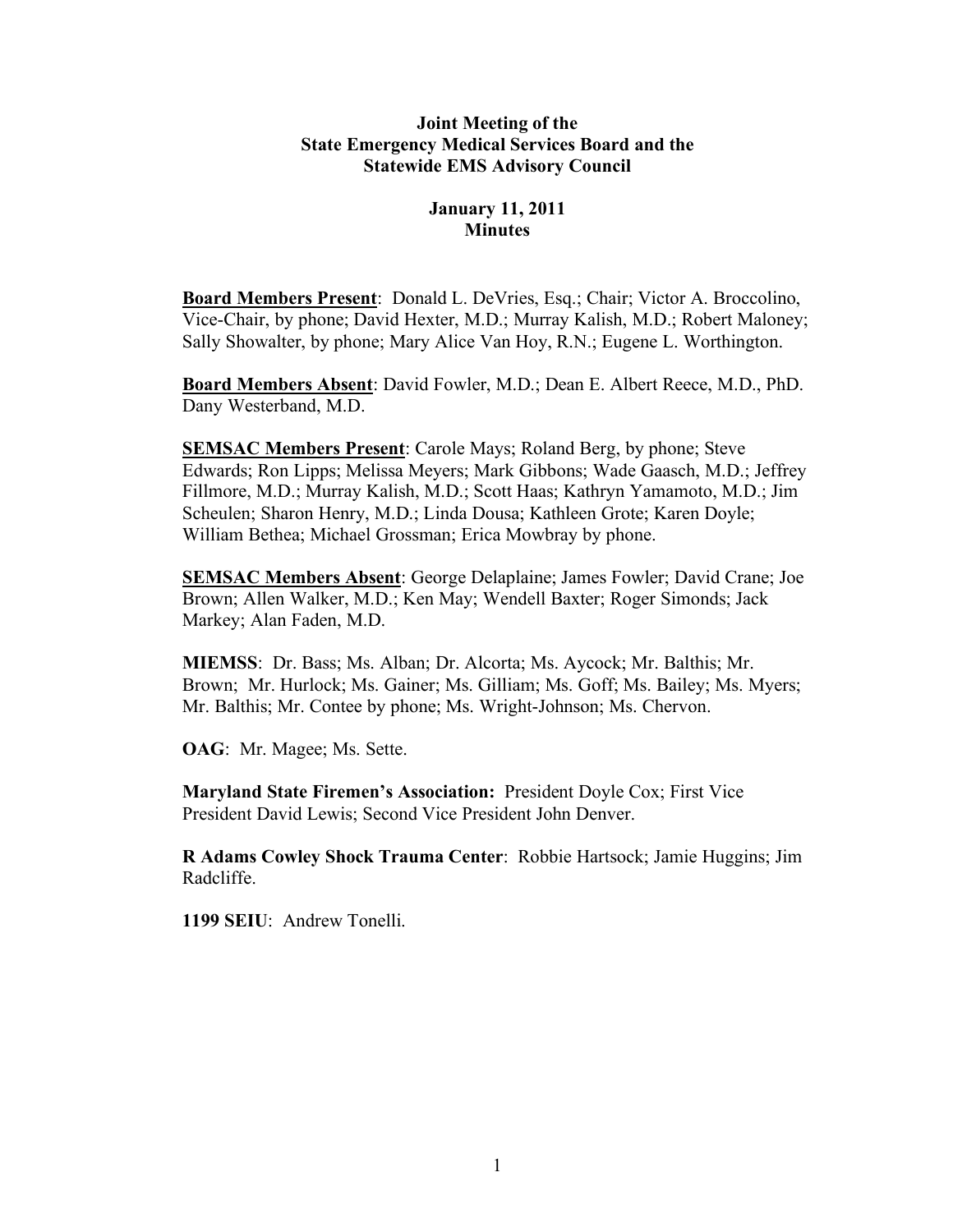Mr. DeVries called the Joint Meeting to order at 10:07 a.m. He welcomed the Board and SEMSAC members and thanked them for their dedicated leadership. He said that the annual Joint Meeting provides a good opportunity to look at the accomplishments of our statewide EMS system and to discuss growth and improvement. Dr. Kalish joined Mr. DeVries in expressing similar sentiments.

#### **SHOCK TRAUMA CENTER**

Ms. Doyle presented statistics from the past year at the STC. She said that 31% of the STC admissions were from inter-facility transfers and that 10% of those interfacility transports were from the regional trauma centers.

The percentage of beds occupied by month is in the 90% range or higher. She said that the Phase IV construction project began in 2009 and broke ground in 2010 and was proceeding on schedule. She noted that expansion of the adult and pediatric emergency department are also part of the project.

Ms. Doyle said that for six months following the January 2010 earthquake in Haiti, STC sent teams of 15-20 members to assist with medical care. Training efforts continue with the School of Medicine and School of Nursing. She also summarized the educational initiatives that the STC had completed during FY 2010 and indicated an emphasis was placed on airway management. STC is also providing training rotations for the United States Air Force staff to acquire the skill set needed to care for soldiers wounded in combat.

#### **EXECUTIVE DIRECTOR'S REPORT**

Dr. Bass reviewed the major accomplishments and issues of 2010. He provided updated helicopter utilization data and said that he will provide a more detailed update that includes hospital data in March or April. The Board of Public Works approved the purchase of 6 Augusta Westland Helicopters with the first to arrive within 24 months. The Basing Study was submitted to the Maryland General Assembly and the EMS Board concurred with the study which recommendations. He said that the recent implementation of guidelines for early launch of helicopters by Emergency Medical Dispatchers and First Responders is being closely monitored.

Dr. Bass reported that national accreditation of training programs will be a prerequisite for national certification by 2013 for paramedics. EMR will require a minimal update of instructors on the use of MARK I. MIEMSS has developed a medical responder curriculum for law enforcement officers that are not EMS responders. Dr. Bass said that 35 primary stroke centers will be designated as of January 12, 2011 and that MIEMSS has drafted standards for the designation of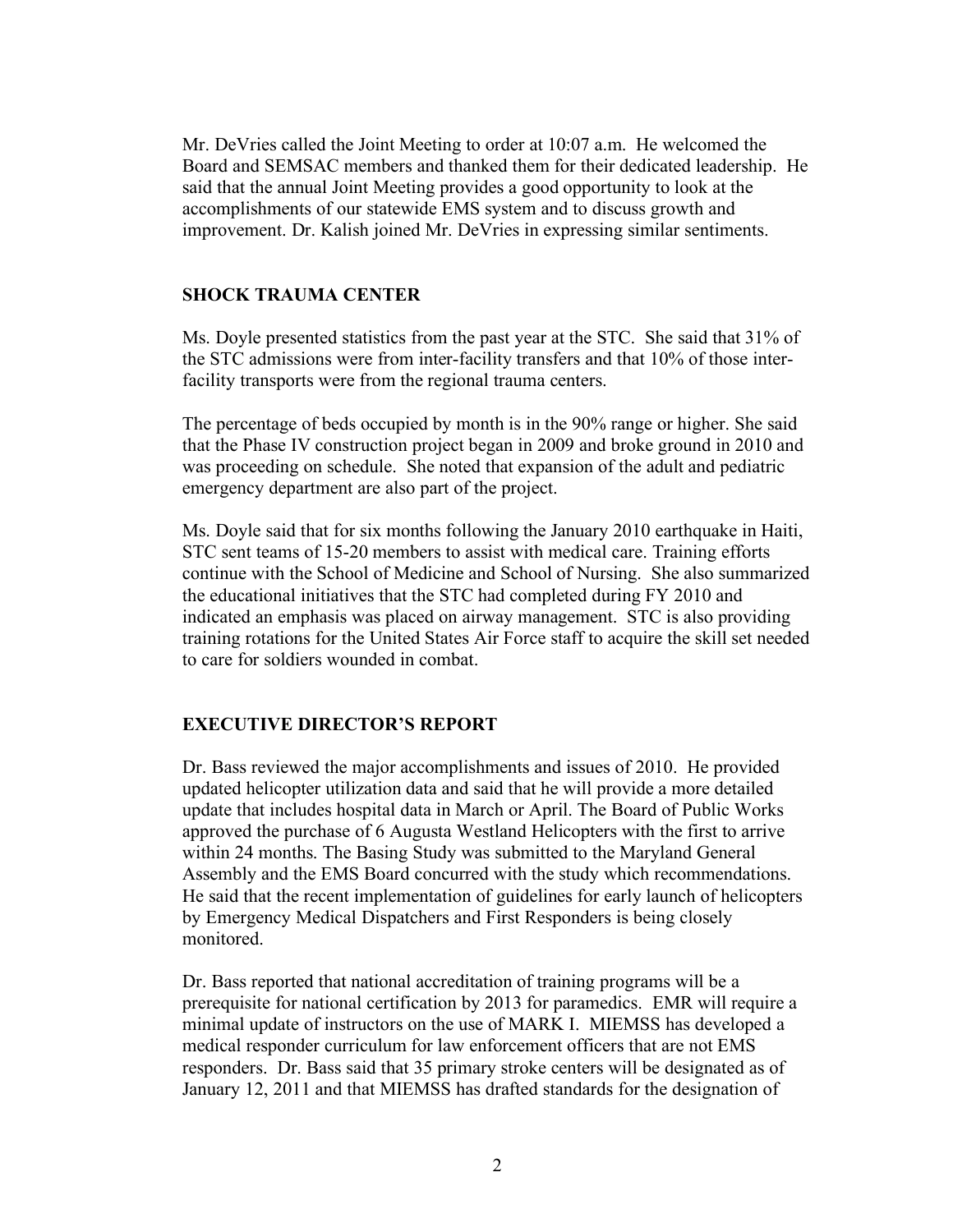Comprehensive Stroke Referral Centers. He said that additionally, a new level of "drip and ship" stroke hospitals is being discussed by NIH. He said that Cardiac Interventional Center designation continues and the final list of designated centers should be announced by early spring. The 2010 AHA ECC guidelines for CPR will be reflected in the 2012 EMS protocols. The new electronic patient care reporting system, eMEDS, will be pilot tested in three jurisdictions with full implementation anticipated by summer 2011. A grant from MDOT will help with CAD interface in some jurisdictions. The Health and Medical Subcommittee, jointly chaired by MIEMSS and DHMH, continues meeting to plan for domestic preparedness. Dr. Bass said that the long-term viability of MEMSOF is a primary focus for legislative efforts as the Fund is anticipated to be insolvent in 2013.

## **MARYLAND FIRE & RESCUE INSTITUTE**

Mr. Edwards said that MFRI had conducted 1,545 emergency services programs during 2010 for 31,147 students, about 6,542 of whom were EMS providers and 7,443 were fire. He said that MFRI's enrollment during the year was down slightly from 2009. He noted that a number of new and revised courses had been made available for training during the year.

Mr. Edwards said that the North East Regional Training Center is expected to open in summer 2011 in the Edgewood area. He said that the EMT-B on-line refresher training started slowly but is now going well. He said that the increase of EMT training curriculum hours from 131 to 165 which will require the addition of 141 support instructors. A qualitative evaluation system for MFRI instructors has been implemented. Mr. Edwards said that MFRI could compete for up to \$1 million if Congress approves a grant to purchase fire protective clothing.

#### **MSP AVIATION**

Major Gibbons reported that during 2010, MSP completed 2,582 scene missions, involving 2,114 patients, as well as 494 search-and-rescue missions, 633 law enforcement missions and 10 homeland security missions.

Major Gibbons provided an update on the status of the new aircraft, stating that final design specifications are underway with two of the six airframes anticipated for delivery in April 2012. The Aviation command is working to adopt or meet all recommendations proposed by the NPRM through policy, training, and equipment enhancements. Two consultants have bid on the FAA Part 135 contract, oral presentation January 14, 2011, with a final to follow. MSP is interviewing candidates for the position of Deputy Director. The basing study was submitted to the General Assembly and will be presented to the House EMS Work Group on January 13, 2011. An extension on the maintenance study has been granted until May 1, 2011. MSPA is awaiting formal direction on CAMTS from the EMS Board.